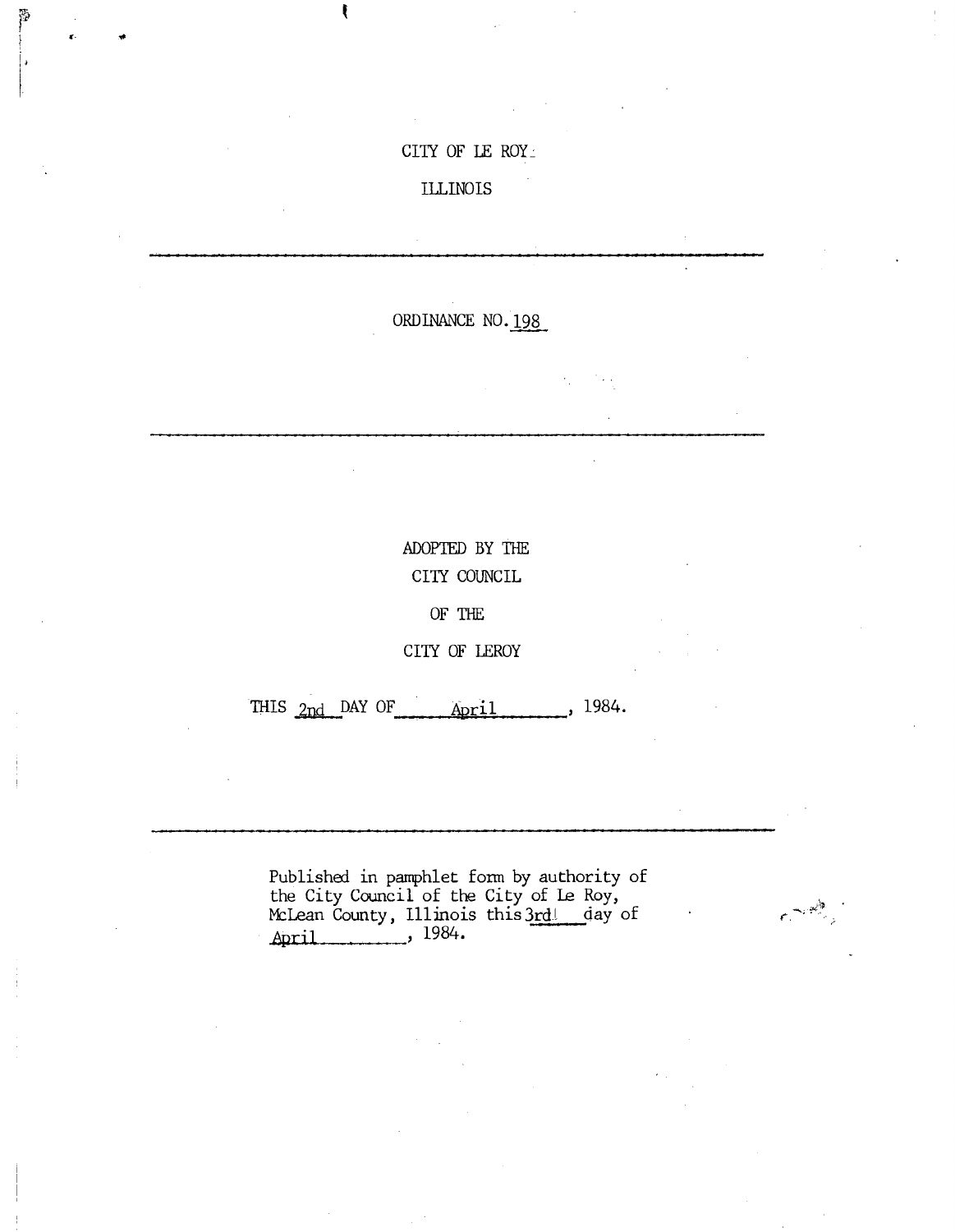BE IT ORDAINED by the City Council of the City of Le Roy, McLean County, Illinois in regular session this 2nd day of April, 1984, that the following work policies, rules and regulations for City Officers and Employees become effective and in full force May 1, 1984.

SECTION I. HOLIDAYS AND PERSONAL DAYS

The following holidays will be allowed each officer and full-time employees:

| NEWS YEARS DAY | LABOR DAY                 | CHRISTMAS          |
|----------------|---------------------------|--------------------|
| MEMORIAL DAY   | THANKSGIVING DAY          | FLOATING HOLIDAY - |
| 4TH OF JULY    | FRIDAY AFTER THANKSGIVING | (Dec. 24, 1984)    |
|                | <b>BIRTHDAY</b>           |                    |

Two paid personal days per year. Personal days not accumulative.

Additional three days off for death in immediate family. This will include Mother, Father, Brother, Sister, Husband, Wife, Grandmother, Grandfather, Father-in-law, Mother-in-law. If time off falls in regular scheduled work days, employee will be paid in full for those three days.

The person's birthday must be taken on the date of his birthday. Should the birthday fall on another national holiday, on a Saturday, Sunday or on a day the person is not scheduled to work, the birthday holiday shall be taken on the preceding workday. If the birthday holiday is not taken on the day of the birthday or as designated above, he then loses the holiday and there will be no compensation made.

When an authorized holiday or its observed equivalent falls on. a employee's regularly scheduled work day, the employee shall be excused from work and shall be allowed a regular day's pay provided the employee works the employee's last  $\mathbb{R}$ unexcused shift preceding the holiday and the employee's first full unexcused shift following the holiday. However, an employee shall not receive a regular day's pay for a holiday if the employee fails to work on such holiday when the employee was so notified before quitting time of the employee's tour of duty on the employee's lasts scheduled work day preceding the holiday. If an employee works on an authorized holiday or its observed equivalent, the employee shall be paid the employee's regular hourly rate for the firsteight (8) hours worked.

If a holiday falls on a Saturday, the employee will be allowed Friday off in observance of the holiday. If a holiday falls on a Sunday, the employee will be allowed Monday off in observance of the holiday.

All employees who are required to work to maintain essential services to the City shall be compensated by an additional hour's pay for each hour worked in addition to regular holiday pay. Any employee not scheduled to work, who is required to work due to an emergency situation, shall be compensated at one and one-half  $(1\frac{1}{2})$ times his regular rate of pay in addition to the regular holiday pay.

All overtime to be worked on a holiday shall be at the discretion of the Mayor, or in his absence, the Superintendent of the department and by consultation with the Chairman of the Committee of the Council that is connected with the department.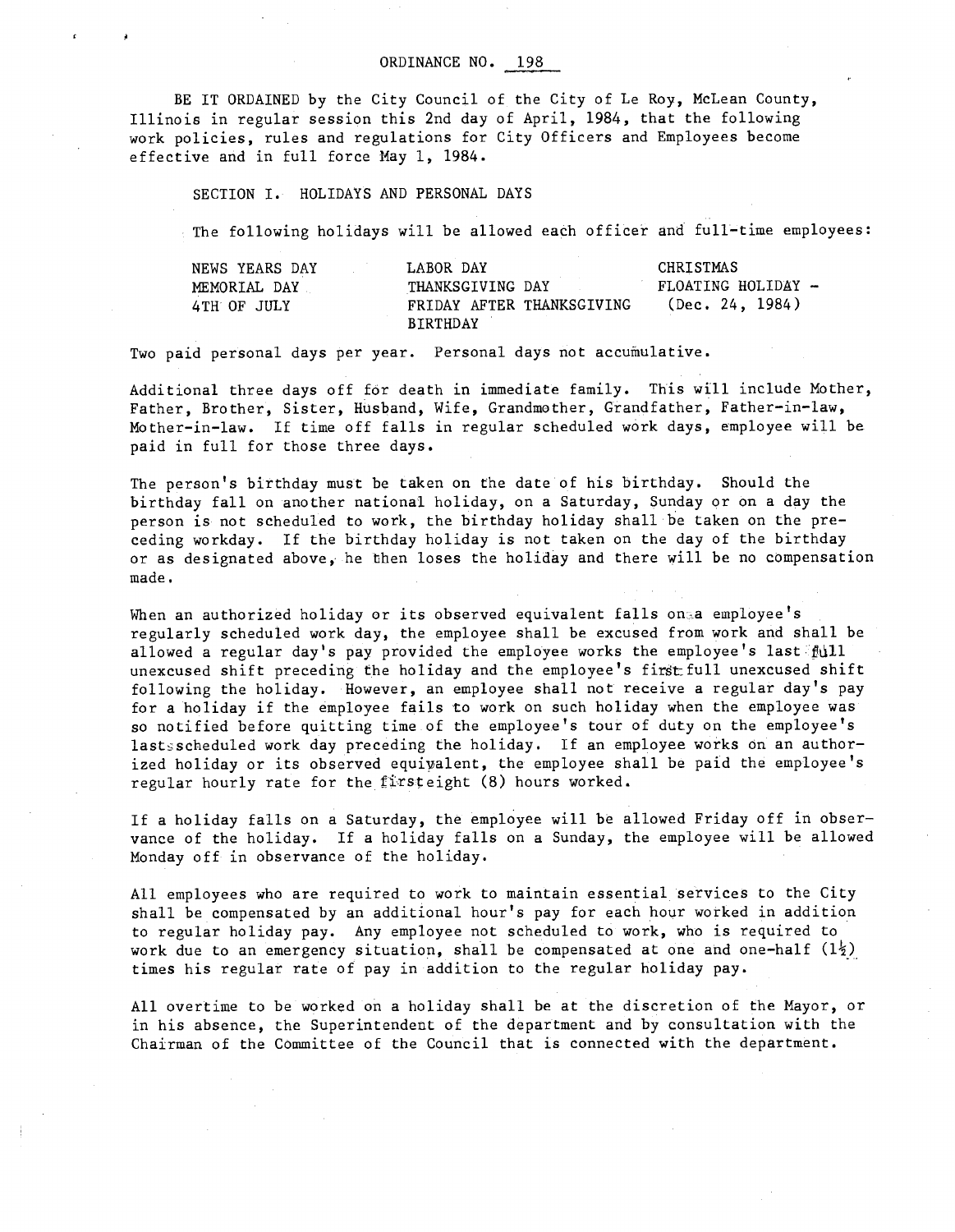SECTION II. SICK PAY AND INSURANCE COVERAGE FOR FULL-TIME EMPLOYEES.

All full-time employees, after two (2) consecutive days of sick leave, must provide the City with  $a_0Boctor$ 's statement of illness to qualify the employee for compensation for any additional sick days for the same illness.

A. Seven days sick leave allowance will be granted to all employees each fiscal year. Sick days will accumulate for a maximum of thirty (30) days. Employees shall be allowed regular pay at basic rates on scheduled working days absent from duty when incapacitated by illness or physical injury (not compensable under workmans compensation act).

B. Department heads will approve sick leave absences and the burden of proof will be on the employees. To qualify for sick leave, all employees are required to notify their departments Superintendent before the scheduled starting time that day. Failure to do so will result in loss of pay.

C. Any part of an eight (8) hour day will be considered as a day of sick time.

D. Sick days are not to be used as personal time off. Anyone in violation of this policy will relinquish any sick time for the remainder of the fiscal year.

E. The City of Le Roy will pay. on all full-time employees health insurance with Dental Clause to a maximum annual rate of \$2892.72 per family. Any increase beyond this amount will be paid by employees. There will be no readjustment if premium fluctuates or salary differential for single person coverage.

F. The City Clerk's insurance will be paid 100% by City but will be required to contribute one half (1/2) for family coverage. Maximum City Contribution will be \$1446.36 annually.

Sick leave is a privilege granted to the employees by the City and is not a right of the employee.

Compensation for sick pay shall be figured on the basis of an eight-hour workday, not on hours worked that would create an overtime situation at the end of forty (40) hours worked.

SECTION III. VACATION TIME

Vacation shall be allowed in accordance with the following schedule:

| After 1 year employment   | l week  |
|---------------------------|---------|
| After 2 years employment  | 2 weeks |
| After 8 years employment  | 3 weeks |
| After 15 years employment | 4 weeks |

All vacations shall be taken and there shall not be allowed the person to work the vacation days and receive additional pay or overtime.

Vacation may be taken one day at a time with prior approval of Department head but not to be taken in hours or one-half days due to additional administrative work load.

Only one person may be off at one time from each department.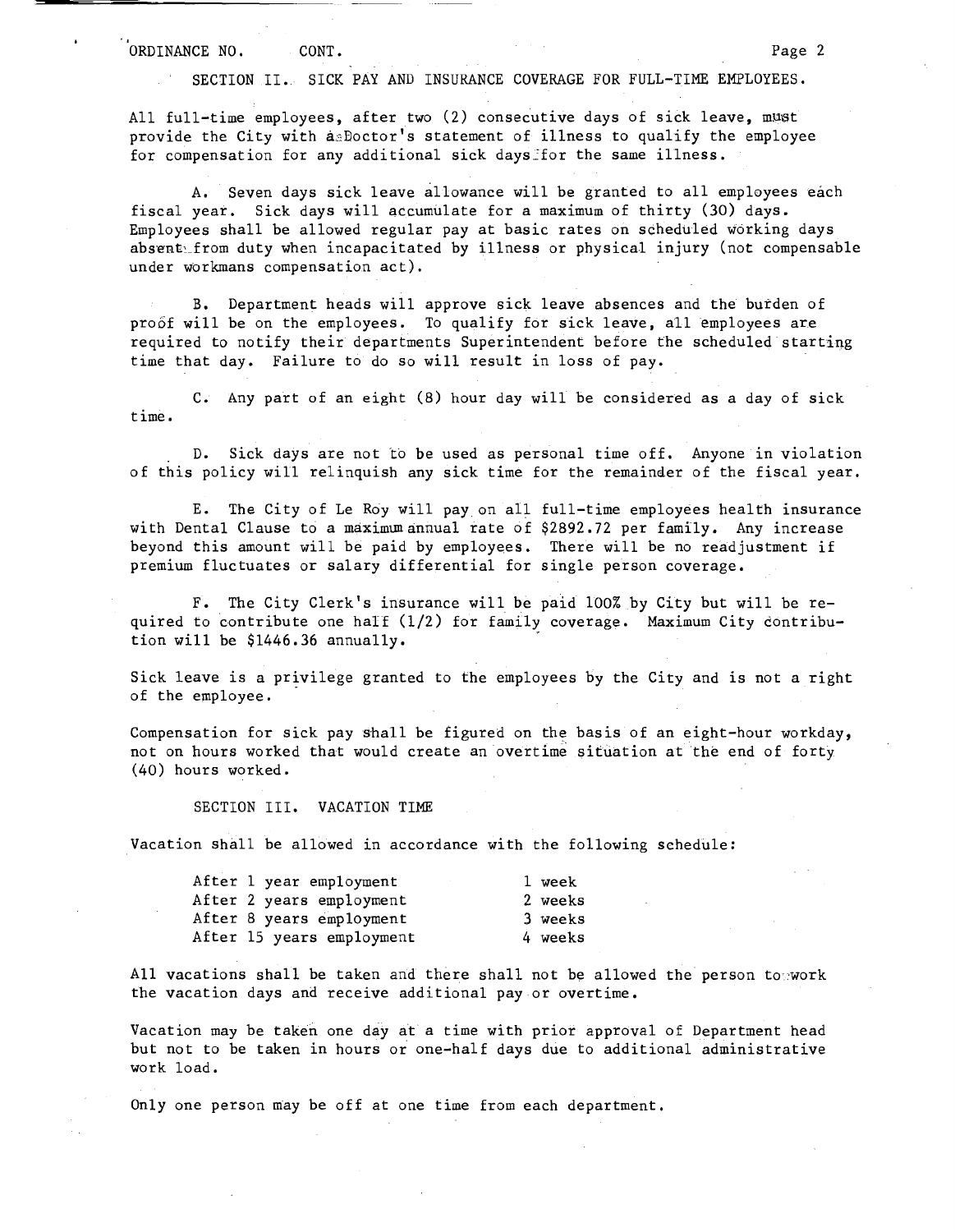Vacation will be allowed on the.actual years of employment from the starting date of the person and not on the fiscal year of the City.

Vacation time may be accumulated for two years without loss of time, however; any person with more than fifteen (15) years of employment or four (4) weeks of vacation may get approval of the department head and the majority of the City Council approval to take their vacation all at once due to the hardship it could create in that department.

For definition purposes, vacation time will be figured on an eight-hour workday, forty (40) hour week.

SECTION IV. MISCELLANEOUS

All employees will be required to learn and be trained to operate all machinery and vehicles necessary to their departments daily operation.

All coffee breaks shall be limited to fifteen (15) minutes in the first four (4) hours worked, and fifteen (15) minutes in the second four (4) hours worked. The time for the break shall start from the time the employee leaves the job site and it shall end when he again returns to that same job site or another site as assigned by the Superintendent of that department.

Employees working at the overtime rate shall not qualify for the coffee breaks outlined above.

No part-time personnel will be used without consent of Council.

All new personnel will be approved by the majority of the Council.

BE IT FURTHER ORDAINED that all prior ordinances or portions thereof of this City in conflict herewith be and they are hereby repealed.

PASSED BY the Mayor and City Council of the City of Le Roy, Illinois, on the 2nd day of April, 1984.

Aldermen elected: 6

Aldermen present: .6

AYES: Patrick Derby, Gary Builta, Michael Hanafin, Jon Winston, David King, Michael Hillard NAYS: None

Sugle

Jua $\mu$ ta Dagley, City Clerk $\!\!\mathscr{A}$ of t $\!\!\mathscr{M}$ e City of Le Roy, Illinois

Approved by the Mayor of the City of Le Roy, Illinois, this 2nd day of April, 1984.

Jack Moss, Mayor of the City of Le Roy, Illinois

ATTEST:

(seal)  $\%$ nita Dagley, City Cle $\rlap{/}$ k of $\rlap{/}$ 

 $\mathscr{C}\mathbf{ity}$  of Le Roy, Illinois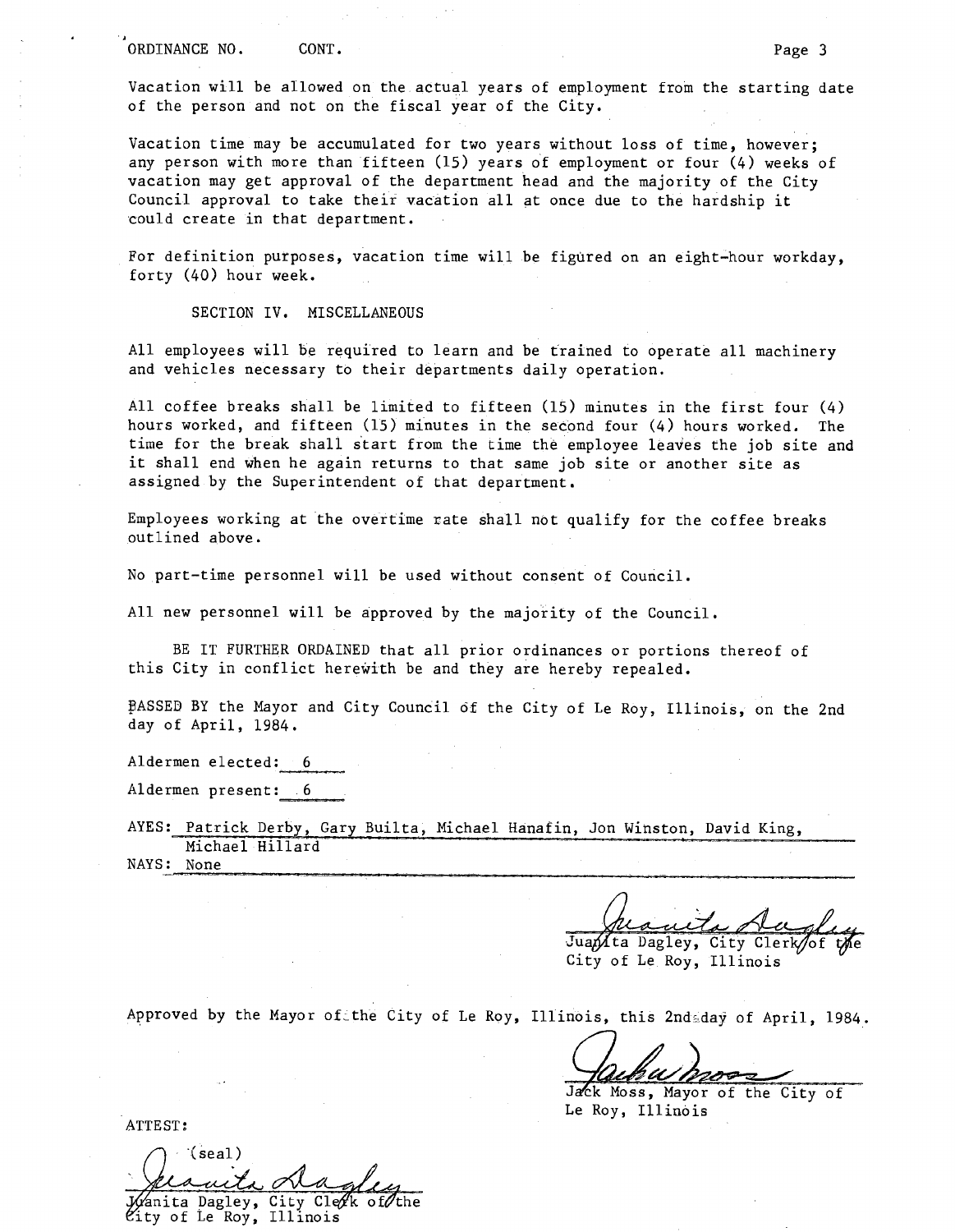## STATE OF ILLINOIS ) SS. COUNTY OF MC LEAN )

I, Juanita Dagley, do herby certify that I am the duly qualified and acting City Clerk of the City of Le Roy, McLean County, Illinois; and as such City Clerk that I am the keeper of the records and files of the Mayor and the City Council of said City.

I do further certify that the foregoing is a true, correct and complete copy of an ordinance entitled:

WORK POLICIES, RULES AND REGULATIONS FOR CITY EMPLOYEES AND OFFICERS

That said ordinance was adopted by the Mayor and City Council of the City of Le Roy at a regular meeting on the  $2nd$  day of  $\Delta_{\text{bpril}}$ , 1984, and that a faithful record of said ordinance has been.made in the record books.

In Witness Whereof, I have hereunto set my official hand and seal of office this  $_{2nd}$  day of  $_{\text{April}}$ , 198:

(heavite dagler

(Seal)